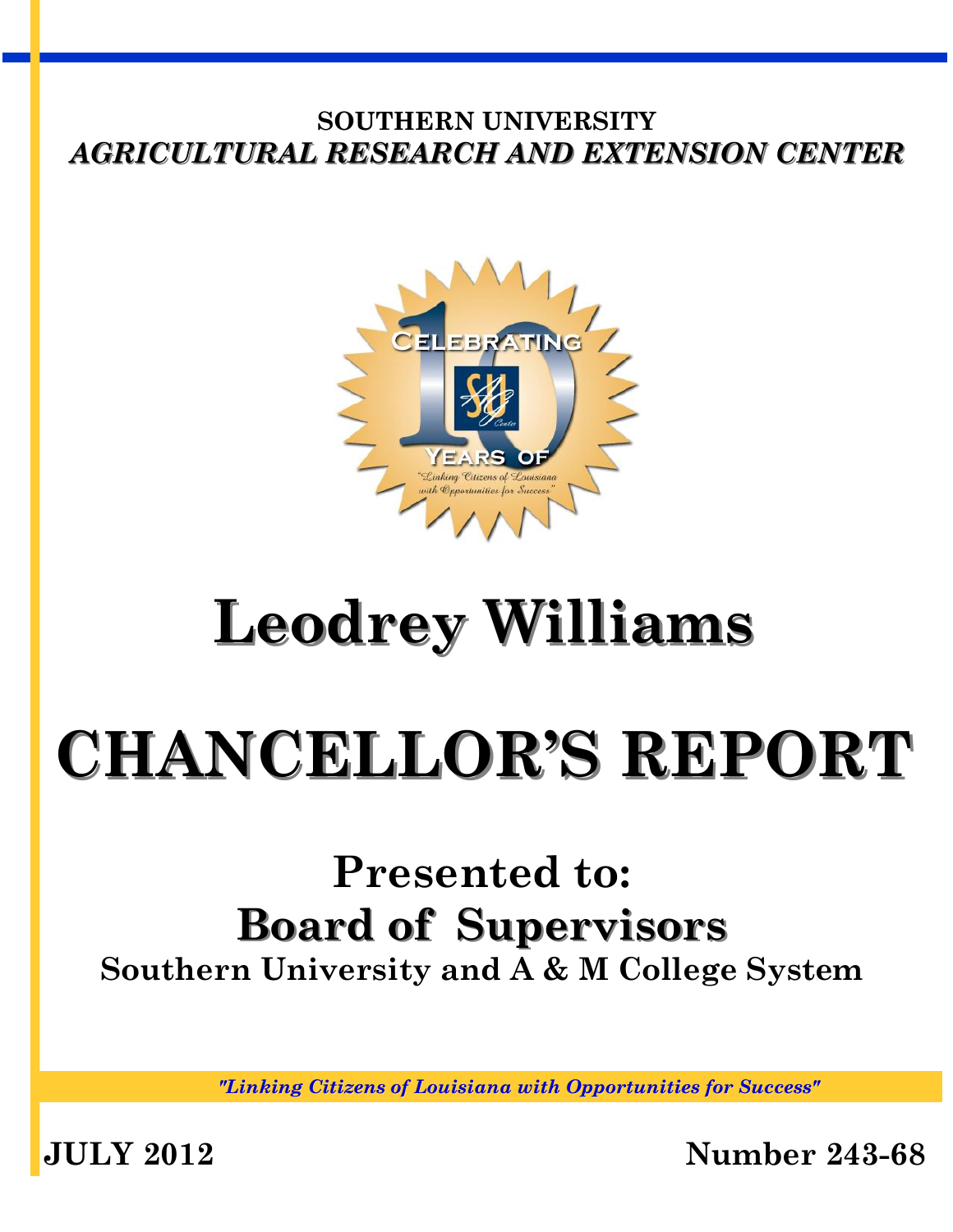## **Chinese Delegation Hosted by SU Ag Center**

#### *Southern University Ag Center*

**Leodrey Williams**  Chancellor

**Adell Brown Jr.**  Exec. Vice Chancellor/Vice Chancellor for Research

**Gina E. Eubanks** Vice Chancellor for Extension

**Linda Batiste** Director of Finance

**Christopher Rogers** Director of Technology Services

**Editors** Bridget Udoh Donna C. Badon

**A. O. Williams Hall** P.O. Box 10010 Baton Rouge, LA 70813

**Tel**: (225) 771-2242

**Fax**: (225) 771-2861

#### **Website**: www.suagcenter.com

Southern University Agricultural Research and Extension Center, an entity of the Southern University System, Leodrey Williams, Chancellor, Ronald Mason, Jr., System President, Darren Mire, Chairman, Board of Supervisors. It is issued in furtherance of the Cooperative Extension Work Act of December 1971, and the Agricultural Research Program, in cooperation with the U.S. Department of Agriculture. All educational programs conducted by the Southern University Agricultural Research and Extension Center are provided to all persons regardless of race, national origin, or disability. © 2008 SU Ag Center.



Chancellor Williams welcomes members of the Chinese delegation to SU Ag Center



Horticulturist Patrick Hegwood, LSU, explains oriental camellias program to delegates



Seed Director Kevin Wofford, LA Dept. of Agriculture, shows members of the delegation soybean samples.

Southern University Agricultural Research and Extension Center hosted six scientists from China June 5-15, 2012. The United States Department of Agriculture/Foreign Agricultural Service provides opportunity for participation in the Scientific Cooperation Exchange Program (SCEP) with the People's Republic of China. The objective of SCEP is to promote bilateral scientific exchanges designed to promote agricultural cooperation, development, and trade between the United States and China. The goal is to exchange scientific teams and technical information between the two countries.

Since the signing of the agreement in 1978, and its incorporation into

the U.S.-China Science and Technology Cooperation Agreement in 1979, more than 2,000 American and Chinese scientists have participated in exchanges under the SCEP.

The program offers opportunities for U.S. teams of up to five members to initiate linkages with potential long-term collaborators at Chinese institutions throughout the People's Republic of China.

Dr. Fatemeh Malekian, project director, and Dr. Janana Snowden, post-doctoral fellow coordinated the visit. Activities for guests included meeting with SU Ag Center officials; a tour of agricultural sites, on- and offcampus; LSU's Burden Center; Dept. of Agriculture; SU Museum of

Arts; BREC facilities; Avery Island; New Orleans; the U.S. Securities and Exchange Commission, Chicago; and Michigan State University in Lansing.

"We cannot talk about world peace when 20% of the world's population is left out of the discussion," said Chancellor Williams.

Upon their return to China, the team wrote to express their appreciation to Dr. Malekian.

"We hope that in the future, the relationship between China and the U.S. in terms of agriculture and extension will grow and strengthen," Chen Changbing said in the email.

The visit received wide media coverage in Baton Rouge.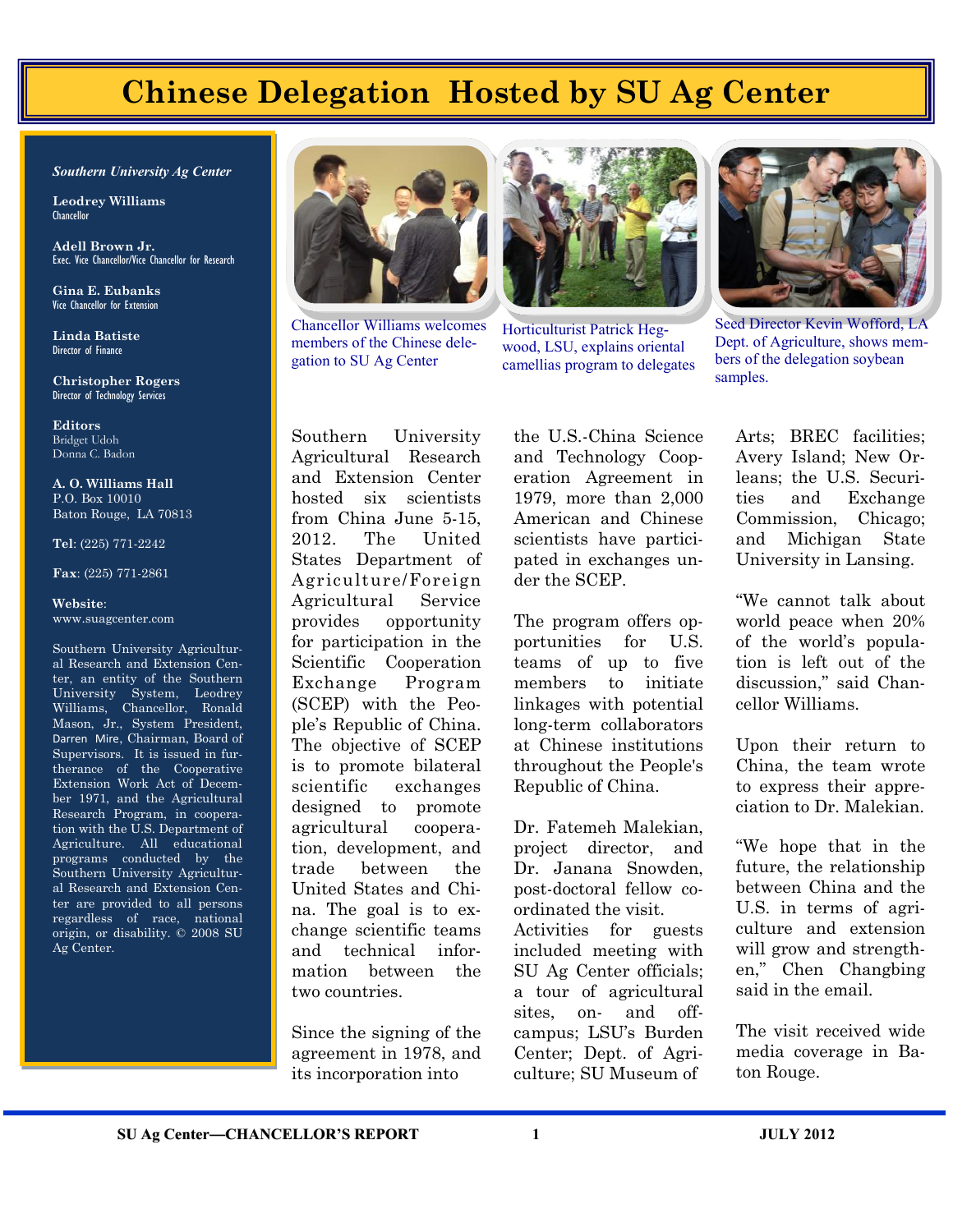## **SU Ag Center Mentioned in New York Times Article**

Southern University Agricultural Research and Extension Center was mentioned in the *Home and Garden* section of the June 13 issue of the *New York Times*. The article, entitled "Freedom Gardens: The Seeds of Survival" includes an interview with an SU Ag Center client, Diana Kimble of Kimble Farm in Colfax, LA and Professor Emeritus Owusu Bandele. The article also mentions other SU alumni.

The full story was published online, June 14, 2012 under gardens at <http://www.nytimes.com>



Diana describes the farm layout to Dr. Chin

Plant Scientist Kit Chin, recently delivered hibiscus seedlings to the Kimble farm in Colfax, LA.



Diana tends her garden

Di-

ana is a graduate of the Agricultural Leadership Institute, and remains closely connected to the SU Ag Center for support as she develops her farming operation.

## **Bossier Youth Bring Home First Place Trophy from Expo**

**Katherine Ervin**, parent educator, Bossier Parish, travelled to Baton Rouge with a group of youth to participate in the annual Family and Youth Exposition event sponsored by the Southern University Agricultural Research and Extension Center. Each year, the Expo offers opportunities for participants to learn, socialize, and compete in speech and quiz bowl contests. This year's seminars included several notable ones on drug prevention and education, and a motivational speech/lecture on making positive decisions and appropriate choices.



Youth mentor Katherine Ervin, middle, and Quiz Bowl winning team from Bossier Parish

In the competitions, the senior quiz bowl team with Stephan Boyd, Grant Henry, Keanna Robinson, and Tia Walker brought home the first place trophy. The junior team with Brice Davis, Cameron Robinson, Breanna Scott, and Asya Walker, made a respectable showing in the compe-

tition. In the individual speech competition, Grant Henry earned first place, for the second year, in the 12-15 year old category for the illustrated talk. Breanna Scott, earned third place in the 8-11 year old category for public speaking. The group's competition coach, Monique I. Davis, and parent volunteers Dennis Robinson and Brenda Scott joined Katherine Ervin in making sure everyone was successful during the threeday event.

The youth received support from the Bossier Parish Police Jury and the Harvest Temple Church of God in Christ.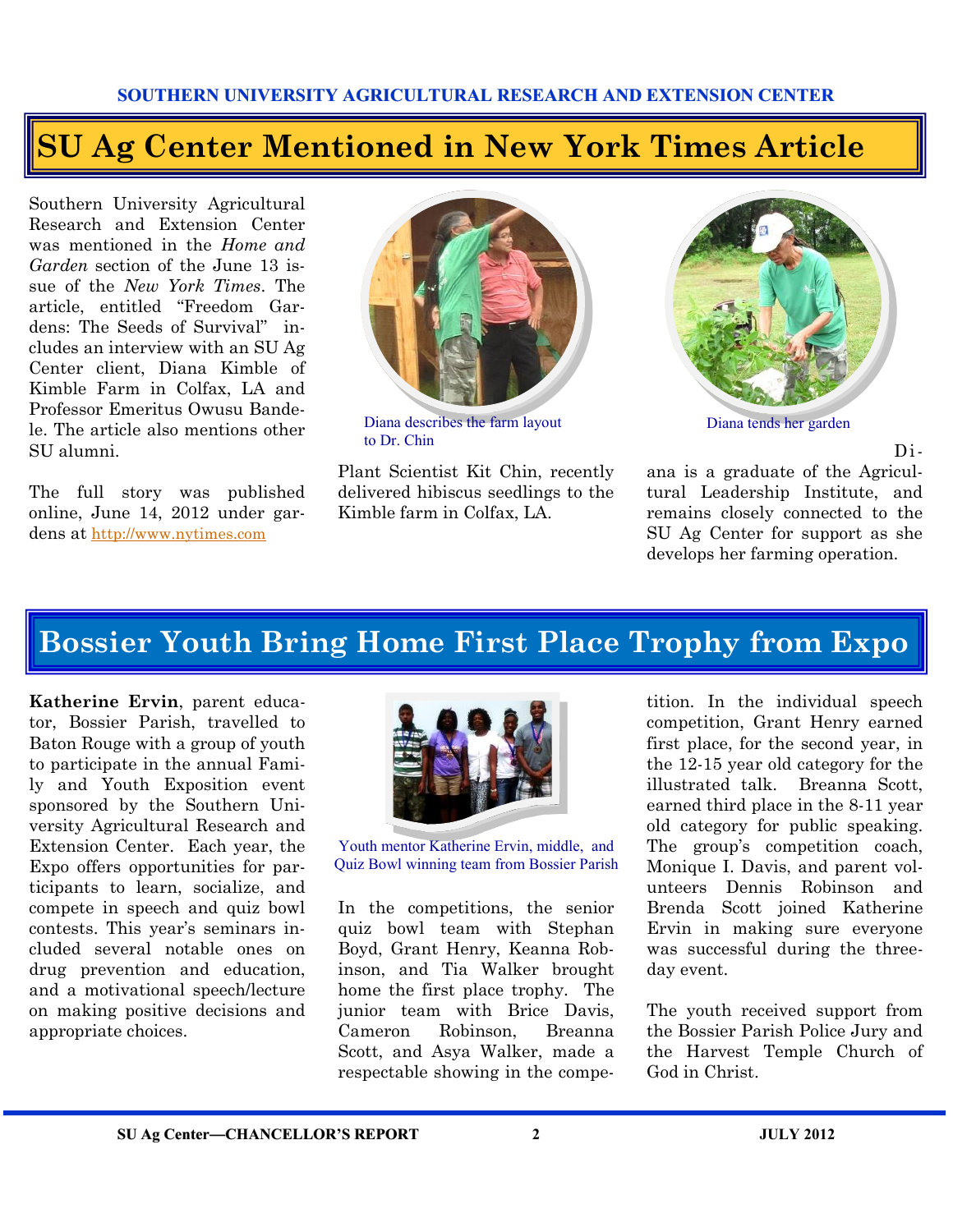#### **SU Ag Center's Family and Youth Expo Builds Confidence in Students**

The Southern University Ag Center's annual Family and Youth Exposition ran successfully from June 14-16. The culminating event for the 2011 youth development program activities statewide, brought 350 youth together for a two-day educational, fun-filled experience. The youth competitions were outstanding. In the Quiz Bowl competition, Calcasieu Parish took first place among the junior teams, followed by East/West Carroll Parishes and St. Landry Parish in third place. Bossier Parish took first place in the senior category; second place went to East/West Carroll Parishes; and East Baton Rouge took third place.

True to this year's theme, the youth made a strong connection with the agricultural sciences. Illustrated talk and public speaking contests centered on agricultural topics. Among the public speaking contestants was 18-year old Ariel Chapman from Calcasieu Parish who spoke on the topic "Byproducts of Corn." Chapman, a first time contestant, came from St. Louis Catholic High School. Laken Chambers, also from Calcasieu Parish, vied for the prize in the middle school category of illustrated talk on the topic "The Miracle of the Chicken." Chambers, also a first time contestant, came from Lake Charles Charter Academy.



L-r: Burke, Bandele, Montgomery, Eubanks, and Williams pose after presentation



Youth display art created in training session



Emily King presents a workshop on livestock

"Speaking to the public is ok and I look forward to doing it again next year," said Chambers.

Among the seasoned contestants was Kaisha Olivier from St. Martin Parish who competed in public speaking on the topic of "Economic Success." The second time contestant said she chose economics "to learn how to be successful in economics in the future, and how to speak in front of big groups." Na'kaven Chevalier traveled from St. Martin Parish to attend the Expo for the first time so he could observe and learn how to prepare for the competition next year.

"I came to learn public speaking, illustrated talk, and see the Southern University campus so I can return next year and compete in public speaking," said Chevalier.

Youth Presenter Wilbert Montgomery, 2012 Capitol High School graduate did an excellent job of reciting President Obama's inauguration speech. Montgomery starts college this fall in Baton Rouge.

Youth spent two days participating in educational seminars, workshops, illustrated talk, public speaking, and quiz bowl competitions. The event concluded on June 16 with awards and recognitions.

Each year, Southern University Ag Center specialists, agents, and researchers deliver a memorable program. This year was no different. "We are receiving a lot of positive feedback about this year's event," said Dr. Wanda Burke, youth development specialist and event organizer.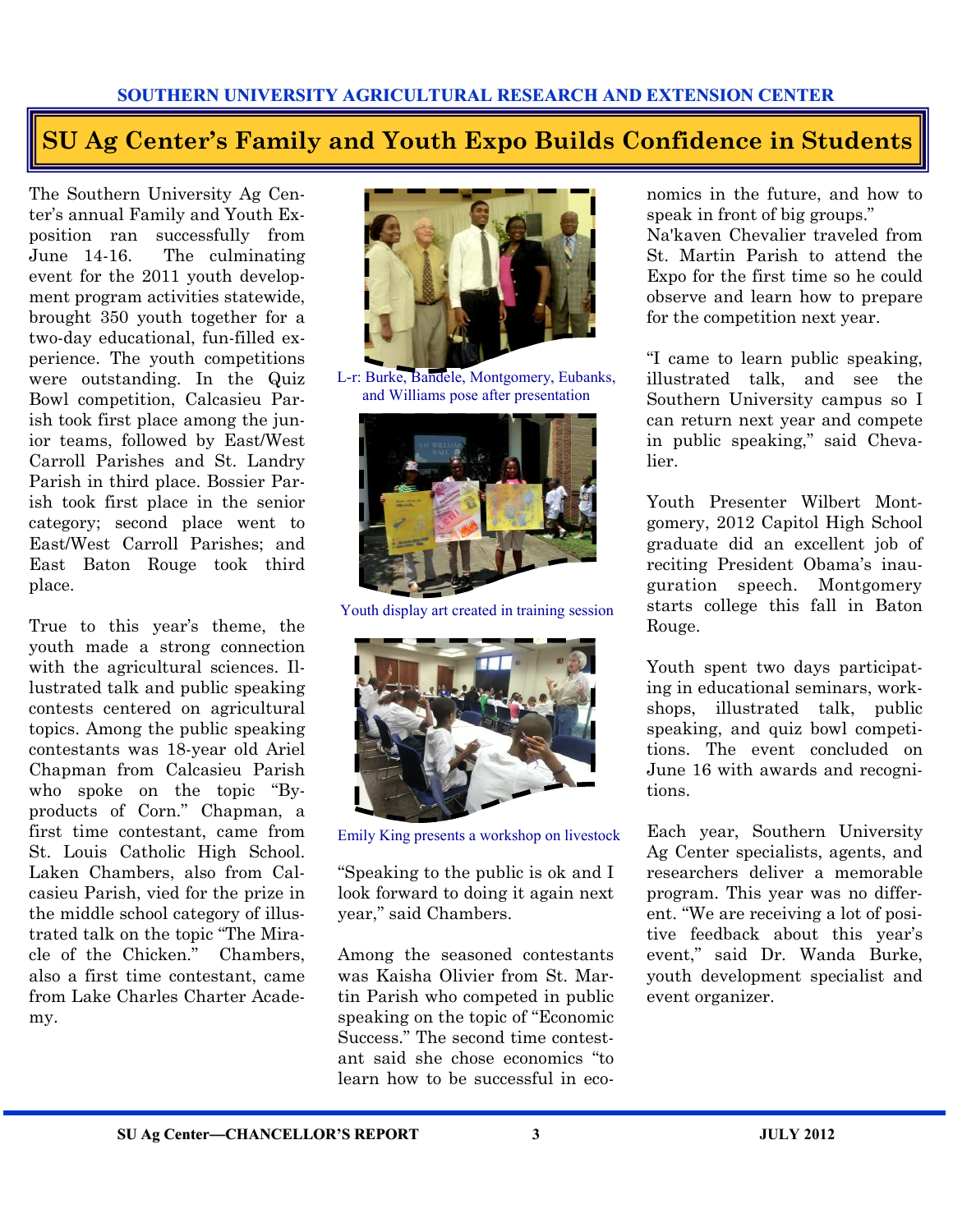#### **E-Learning Center Provides Business Development Training to Wilson Residents**

The E-Learning Center in the Center for Rural and Small Business Development (CRSBD) revisited the Village of Wilson in East Feliciana Parish on June 2 to introduce its services and capabilities to the rural community at the request of Debra Thomas, a local resident.

During the visit, participants received one-on-one counseling from CRSBD staff members Wilbert Harris, William Augustine and LaKeeshia Giddens. Residents were provided with the CRSBD's brochure, a copy of the United States Small Business Administration's Resource Magazine, information on the USDA's Rural Housing Loan and Grant Program, USDA Elderly Home Repair

Program, information on how to start a business, business registration forms and applications, and information on borrowing and lending money.



Lakeeshia Giddens, left, shares CRSBD 's services and capabilities with residents

The village's Mayor, Marilyn Broadway, was also in attendance and requested that the CRSBD conduct training on how to start a business in the community.

Other residents requested assistance to expand their businesses, start non-profit organizations, a cooperative, and on writing grant proposals.

The CRSBD's staff will work with the Mayor's Office and Ms. Thomas to schedule a date and time to conduct the training during the month of July.

## **E-Learning Center Participates in St. Helena Parish Ag Day**

On June 4, the E-Learning Center at the Center for Rural and Small Business Development (CRSBD) participated in the St. Helena Parish Ag Day and Save Rural America Tour. The event was held in Montpelier and Greensburg, in St. Helena Parish.

The event consisted of tours of Kleinpeter Dairy Farm, a goat farm and a buffalo farm, all in Montpelier, Louisiana; and home garden and nutrition demonstration.

Individuals who visited the E-Learning Center received a CRSBD brochure, the Small Business Administration's Resource Magazine, information on the USDA's Rural Housing Loan and Grant Program; USDA Elderly Home Repair Program; how to start a business; registration forms and applications; and how to borrow and lend money. Participants also received one-on-one counseling from CRSBD staff members Eual Hall and LaKeeshia Giddens.



Ag Day participants tour the SU Ag Center Mobile Technology Unit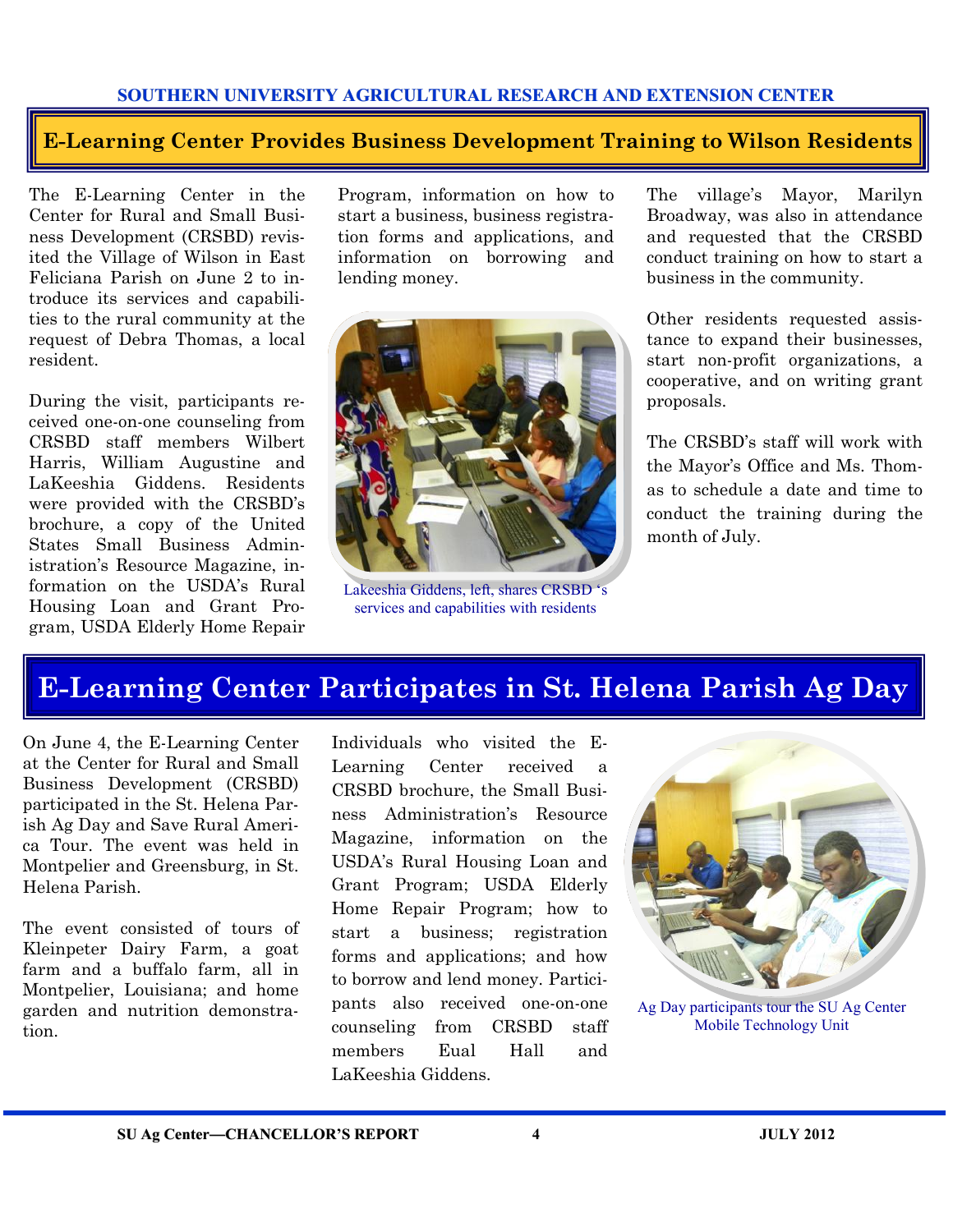#### **Communities of Color Network Observes World No Tobacco Day**

**World No Tobacco Day** (WNTD) is observed around the world every year on May 31st. It is meant to encourage a 24-hour period of abstinence from all forms of tobacco consumption across the globe. The World Health Organization (WHO) selected "tobacco industry interference" as the theme of this year's World No Tobacco Day. W.H.O. urges countries to put the fight against tobacco industry interference at the heart of their efforts to control the global tobacco epidemic.

**Linda Early Brown**, director of Communities of Color Network states, "While this one day of celebration is significant, it is the goal of Communities of Color Network and Southern University Ag Center to engage communities in activities and advocacy opportunities that will ultimately impact healthier lifestyles." The following are strategic efforts outlined throughout the state.

**Latonya Owens,** regional coordinator, serving the northern parishes of the state held a World No Tobacco event at Wal-Mart in Bastrop impacting in excess of 50 individuals. She engaged constituents via a face-to-face approach by providing a booth display at the store's entrance. Individuals were provided resource materials to encourage self-education and to begin the process of allowing the community to serve as advocates.

Regional Coordinator **Shirley B. Simon** presented the annual "World No Tobacco Day" activity in Luling at the St. Charles Community Health Clinic in collaboration with United Way and other vendors from the surounding area. Simon shared the CoC's mission; the impact tobacco use has on youth and the number of dangerous chemicals found in tobacco, etc. Participants were given backpacks and wrist bands as tools to encourage a lifetime of abstinence.

Regional Coordinator, **Urina F. Holt** hosted the WHO event at Club Status in Shreveport, LA to bring awareness on the harmful effects of using tobacco to residents. The bar owner declared May 31, 2012 as "World No Tobacco Day," and no smoking was allowed for the night. Most of the event attendees enjoyed listening to the music provided by local bands, eating great food along with other incentives to expose patrons to the values of avoiding second-hand smoke.

**Paula Jordan**, regional coordinator, sponsored the World No Tobacco Day advocacy event at the Doll House Lounge in Lake Charles, and shared helpful information regarding the harmful effects of tobacco use and secondhand smoke with the crowd. Door prizes and t-shirts were given at the event. This event focused on bringing awareness of smoke-free

air for all. Between the hours of 5:00 pm and 9:00 pm, no smoking was allowed in the establishment. Bar patrons and employees enjoyed the sounds of live zydeco music.



Adult at World No Tobacco Day



Youth at World No Tobacco Day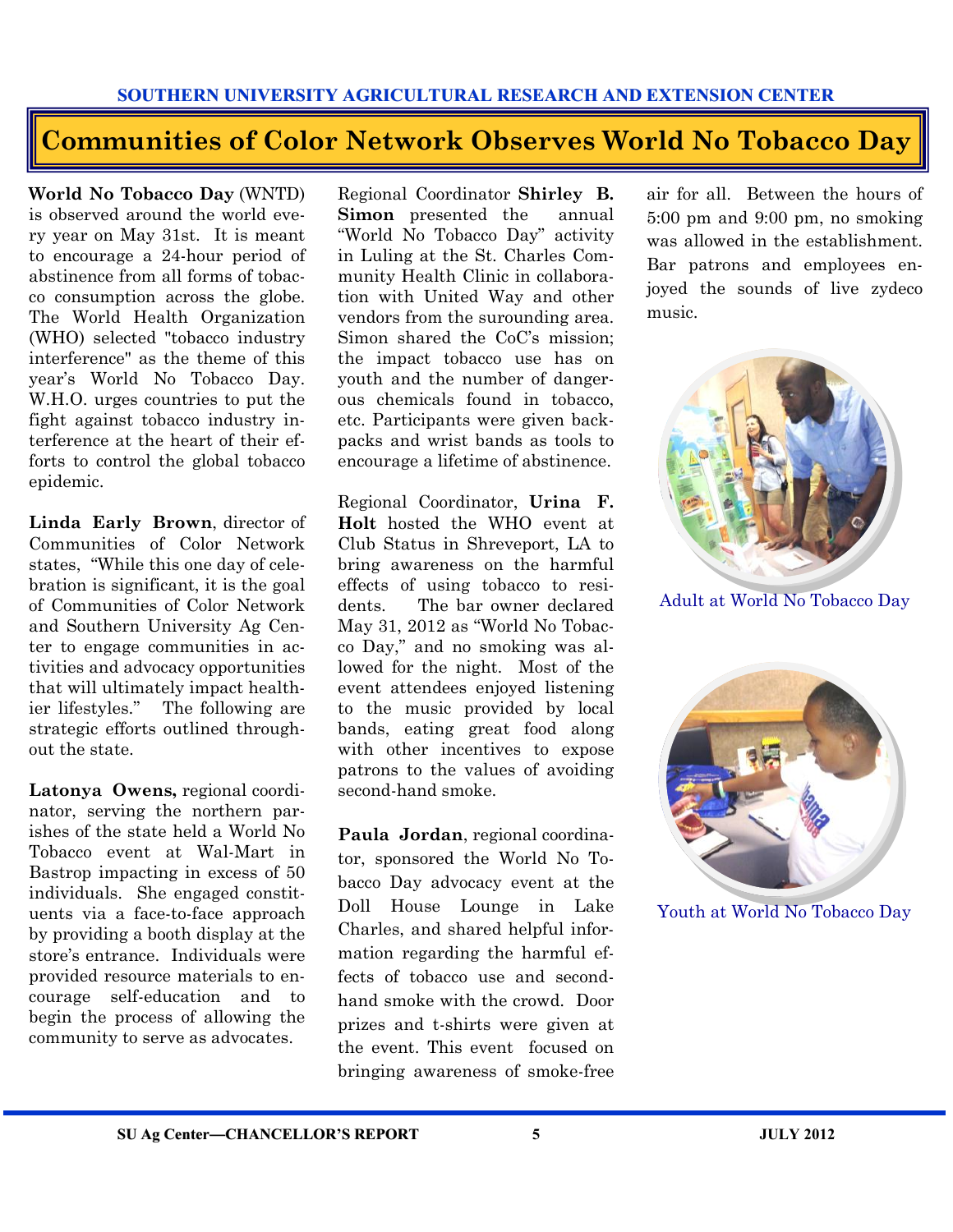#### **CRSBD's E-Learning Center visits the Erwinville Food Pantry**

Center for Rural and Small Business Development (CRSBD) staff members Wilbert Harris, Eual Hall and LaKeeshia Giddens, introduced the E-Learning Center's services to the residents in the Erwinville Community on Tuesday, June 12 at the Erwinville Food Pantry.

Several current and potential small owners from the rural community visited the Center and received one-on-one counseling from Hall and Giddens about their businesses, information on all the required registration forms and applications needed to start a business, information on "The five "C's" of Credit," a copy of the Small Business Administration's Small Business Resource Magazine, the CRSBD's brochure and business cards.

Many of the individuals that visited the E-Learning Center expressed how grateful they were to have free business development services in their community and their interest in attending business development trainings in the near future.

Mr. Harris also conducted a computer training class on excel during the visit.

The CRSBD will schedule a training on "How to start a business" to assist the current business owners in making sure they are operating their businesses to their full potential. Also, potential business owners will receive the tools and information needed to successfully start a business.



Event registration table



E-Learning Center

#### **Communities of Color Network Collaborates with East Feliciana Parish**

Communities of Color Network (CoC) Collaborated with East Feliciana Parish on their Family Day at the Park. At the end of the school year for students in East Feliciana Parish. Frankie Poland, Regional Coordinator for CoC provided an educational presentation and a tobacco-free booth display sharing with students the benefits of abstaining from tobacco use.

After visiting the booth display, community leaders, such as Judge

![](_page_6_Picture_14.jpeg)

L-R: Bernice, Judge Guidry, and Poland at event

John Michael Guidry, guest speaker for the occasion, emphasized the importance of getting the message of non-smoking out to

youth and the community at large. Bernice Carter, a community encourager, joined in the opportunity to advocate in this significant endeavor.

East Feliciana Parish hosts a Family Day at the Park annually at the end of the school year to celebrate students with high academic achievements. Trophies were presented to the honored students during the event.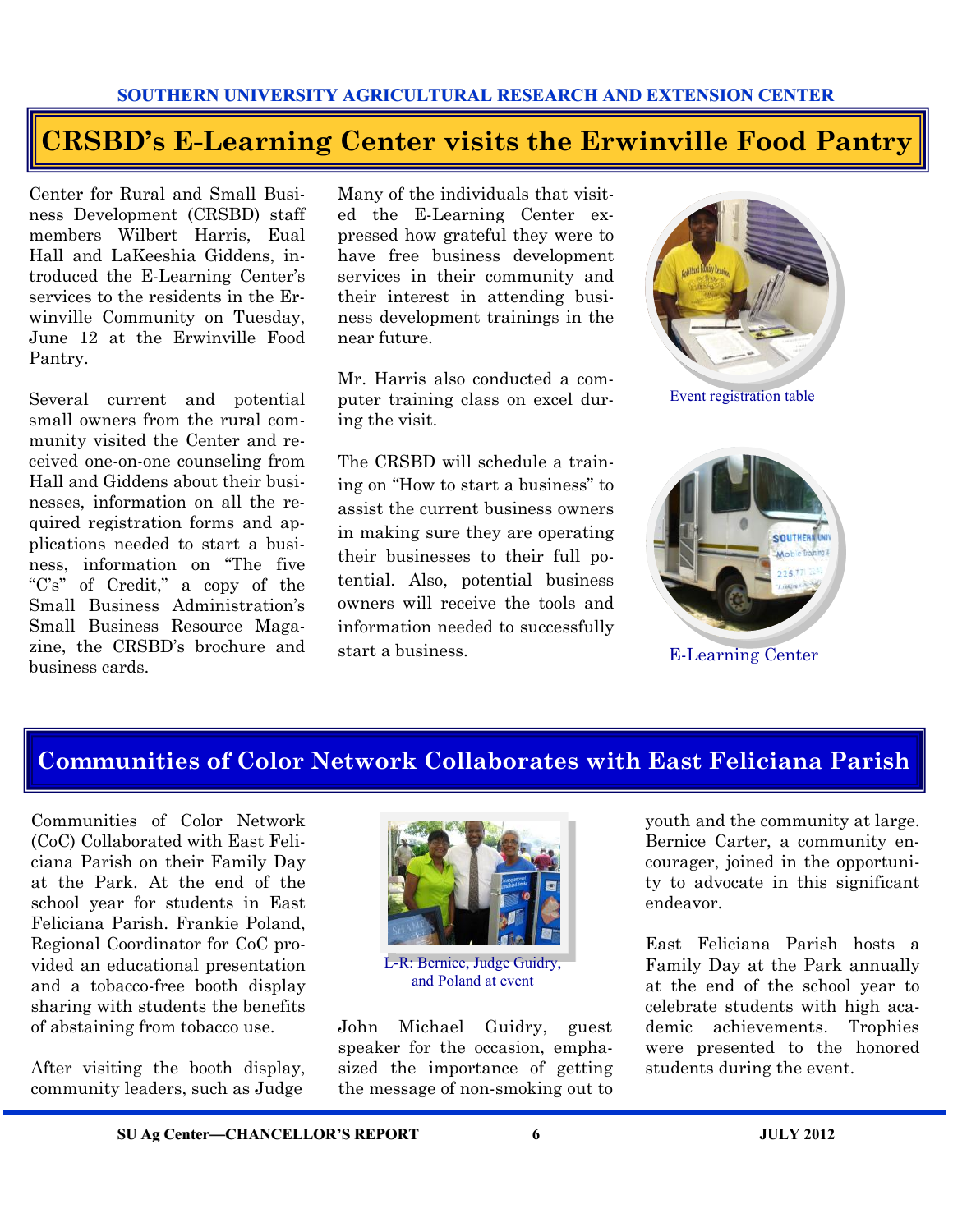#### **E-Learning Center holds "How to Start a Business Development Training in Hammond**

The Center for Rural and Small Business Development (CRSBD) staff partnered with New Jerusalem at the Crossroads Ministries to hold a training on "How to Start a Business" in Hammond, Louisiana. The training was held on Thursday, June 14, 2012 inside the E-Learning Center.

The training participants indicated on their evaluation that they gained new knowledge and skills, were motivated to try new ideas and would be willing to attend similar seminars to learn more.

The participants were provided information on the registration forms and applications required to legally register a business, and copies of the Small Business Administration's Small Business Resource Magazine, the CRSBD's brochure and business cards.

All participants expressed their appreciation for having the E-Learning Center conduct free business development trainings in their community, and looked forward to more training in the coming weeks.

Additional business development training in the area has been scheduled for July.

![](_page_7_Picture_7.jpeg)

Eual Hall addresses participants

#### **Communities of Color Network Partners with Church, Sorority**

Southern University Ag Center's Communities of Color Network partnered with a local chapter of Alpha Kappa Alpha Sorority, Inc. (Nu Gamma Omega Chapter), June 15-16 to provide educational awareness about the harmful impact of secondhand smoke and the tragic consequences of tobacco use. This collaboration has been an ongoing activity to train the Young Emerging Leaders as tobacco-free ambassadors at their individual schools and within their various peer groups.

At the sponsored event, the ambassadors in training along with their parents and other adult mentors enjoyed a variety of fun, entertaining, and learning opportunities.

Highlighted were a presentation, and activities facilitated by Linda Early Brown, director and Frankie Poland, regional coordinator, CoC.

A take-home message was reflected in the theme "I am too smart to start." The students engaged in a scavenger hunt bearing opportunities to learn additional information about tobacco; and received advocacy packets as a reminder of the harmful impact of tobacco.

Poland also traveled to Quinn African Methodist Episcopal Church, pastored by Rev. Russell Obie, in Tangipahoa Parish where she held an advocacy event in support of "World No Tobacco Day."

![](_page_7_Picture_15.jpeg)

Participants carry "Too Smart to Start" sign

Poland spoke to the congregation about the consequences of second hand smoke. After her presentation, members of the congregation eagerly collected fact sheets and pamphlets to take home for more study. They also requested information to share with their relatives and friends who have been subjected to tobacco use.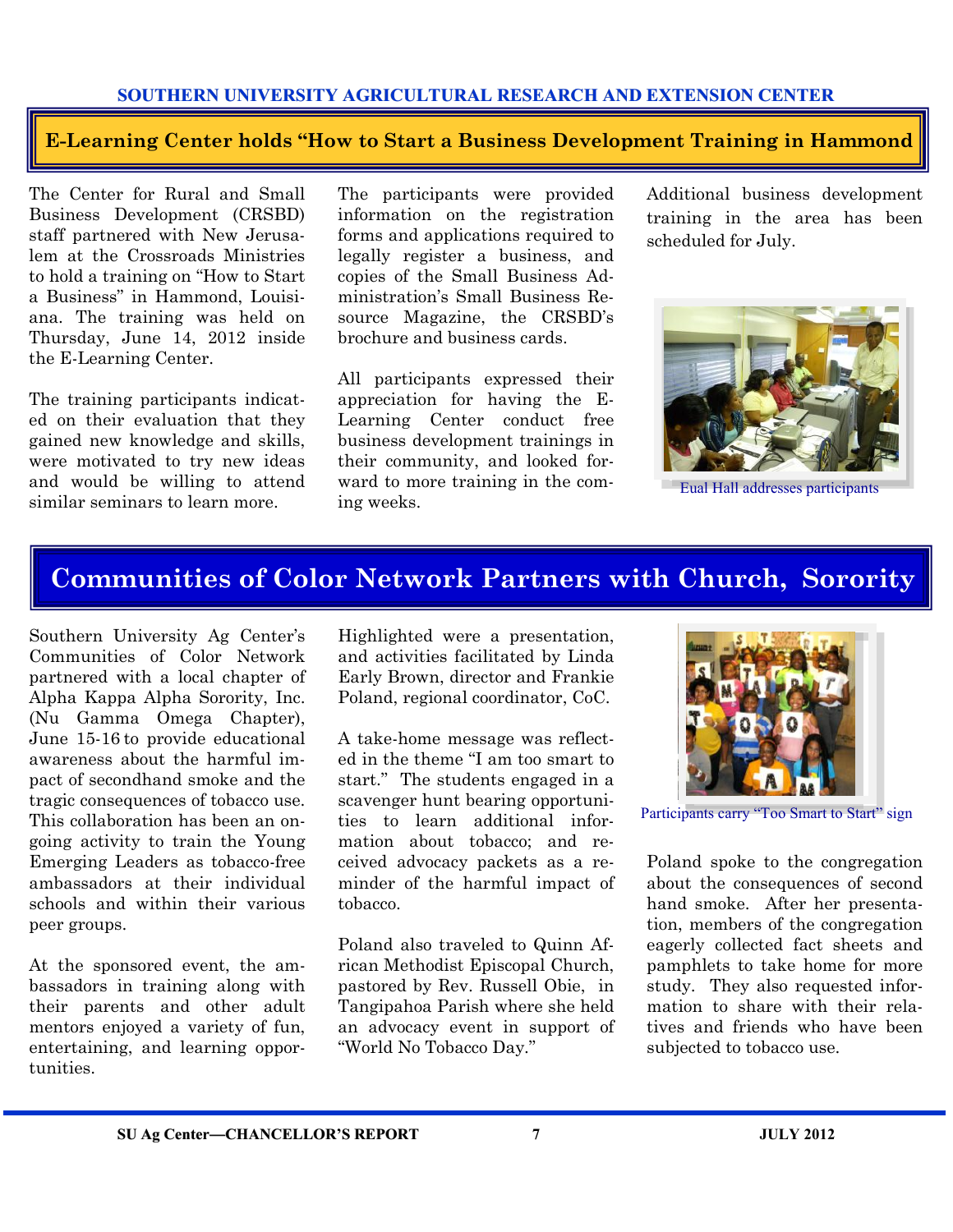## **SU Ag Center Holds Spring Blitz Field Days Around the State**

A "Spring Blitz" of field days for small farmers sponsored through the Outreach and Assistance to Socially Disadvantaged Farmers and Ranchers (2501) Program was held across Louisiana during April, May and June. Attendance for the events totaled more than 140 participants.

Zanetta Augustine, Research Associate, and Emily King, Outreach Specialist, organized and participated in the field days.

The Blitz started on April 27 with a Wheat Field Day at Boatner Ware's farm in North Louisiana. He grows wheat at his home place near Rayville and on leased land in several parcels as far away as Winnsboro. He showed participants wheat fields in varying stages of maturity and explained the precision grading done on the land through a National Resource Conservation Service (NRCS) program. Always on alert for ways to keep expenses down, Mr. Ware knows the costs, yields, and income from each of his fields.

Ware uses his mobile phone and computer to keep production and financial records and analyze this information to make decisions concerning his farm.

![](_page_8_Picture_6.jpeg)

Ware's wheat field

Ware is a graduate of the Louisiana Small Farmer Agricultural Leadership Institute and a current participant in the regional program.

Also present to assist with the field day were Odis Hill, Assistant Area Agent, Morehouse and Union Parishes; Terrance Marshall, County Agent, East Baton Rouge; Kellie Palmer, Communications & Technology, SU Ag Center; and Cheryl Ferrygood, Administrative Assistant, College of Agricultural, Family and Consumer Sciences.

On May 5, the Bald Cypress Cattle Company near Husser in Southeast Louisiana was the location of the second field day. Dr. Gina E. Eubanks, Vice Chancellor for Extension, joined the hosts in welcoming attendees. This event focused on livestock, touring the pastures of Henry Schumacher and his son Dan. Henry is in the Small Farmer Agricultural Leadership Institute.

![](_page_8_Picture_12.jpeg)

Schumacher's cattle operation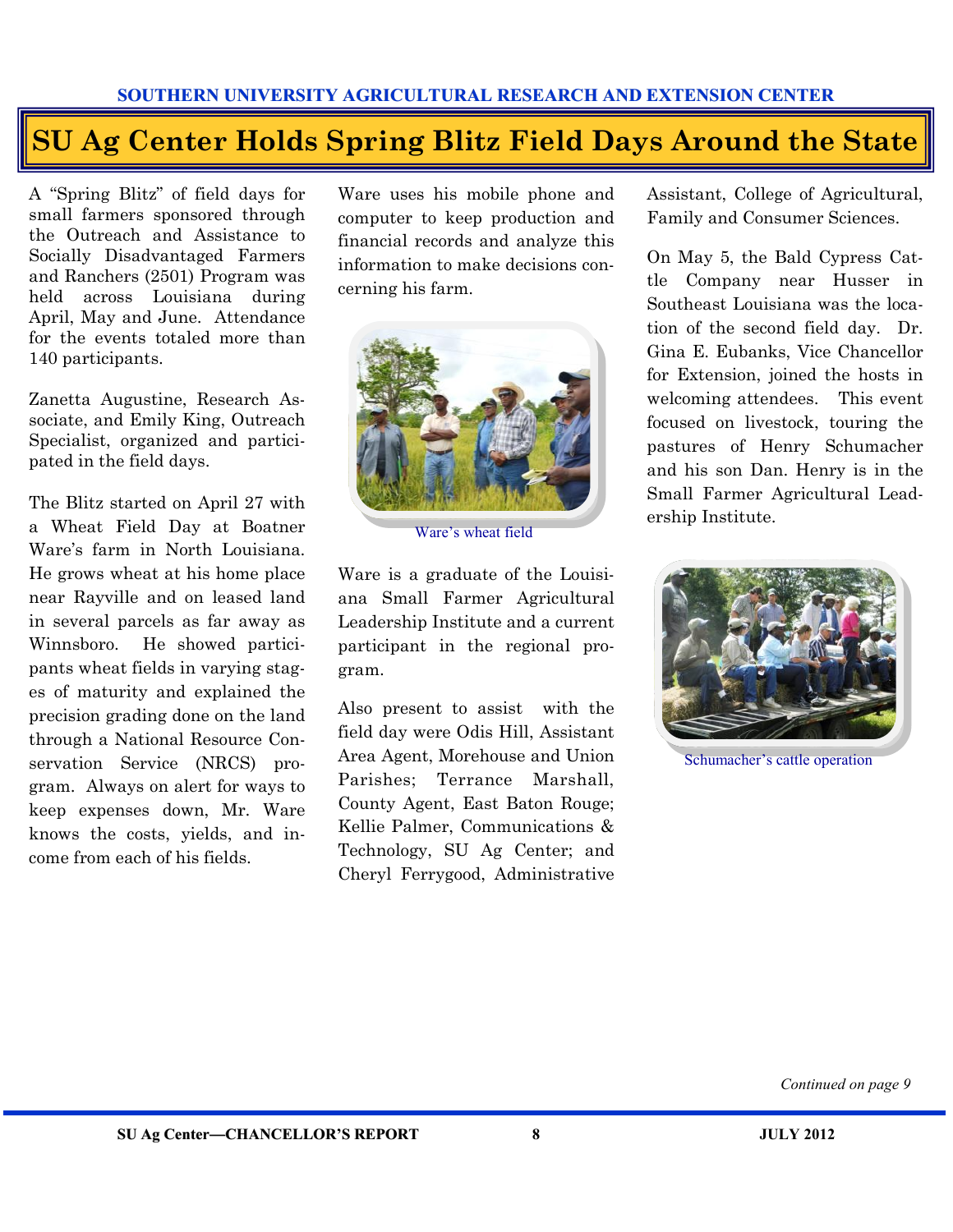## **Spring Blitz Field Days contd.**

Another Livestock Field Day was held May 17th at Cleophus Payne's farm near Mer Rouge in Northeast Louisiana. Odis Hill hosted the program. Glenn Dixon, Associate Area Agent, East & West Carroll Parishes, also took part in the event. Emily King explained how to use a grazing stick to determine how much forage is available in a pasture. Cleo is a graduate of the Louisiana Small Farmer Agricultural Leadership Institute and a current participant in the regional program.

![](_page_9_Picture_3.jpeg)

Participants walk through pastures on the Payne Farm

The final spring blitz field day was held near Winnsboro on June 7th on the farm of Kimberly Chapin, who has a beef cattle operation in partnership with her mother, Dixie Hamilton. Dixie described how they manage their pastures and cattle to keep both in good condition. Kim explained the beneficial effect of dung beetles, earthworms, and micro-organisms that increase soil fertility, reducing the need to buy fertilizer.

Local USDA representatives, from NRCS or Farm Service Agency, were present at each of the field days and spoke about the programs they offer.

At two of the field days, insurance agents that provide farm or crop insurance gave information about their services.

Dr. Dawn Mellion-Patin, Specialist-agriculture, is extremely excited about the Spring Blitz Series.

"The Spring Blitz is a direct result of what our clients said they wanted and needed. The evaluations from the 2012 Louisiana Small Farmer Conference indicated that smaller, and more localized commodity specific field days would be beneficial," said Mellion-Patin.

Since we strive to deliver relevant and timely information to our clients, this was perfect.

"I am also very proud of the efforts of Mr. Boatner Ware, Mr. Cleo Payne and Mr. Henry Schumacher, who are all participants of Class IV of the Small Farmer Agricultural Leadership Institute."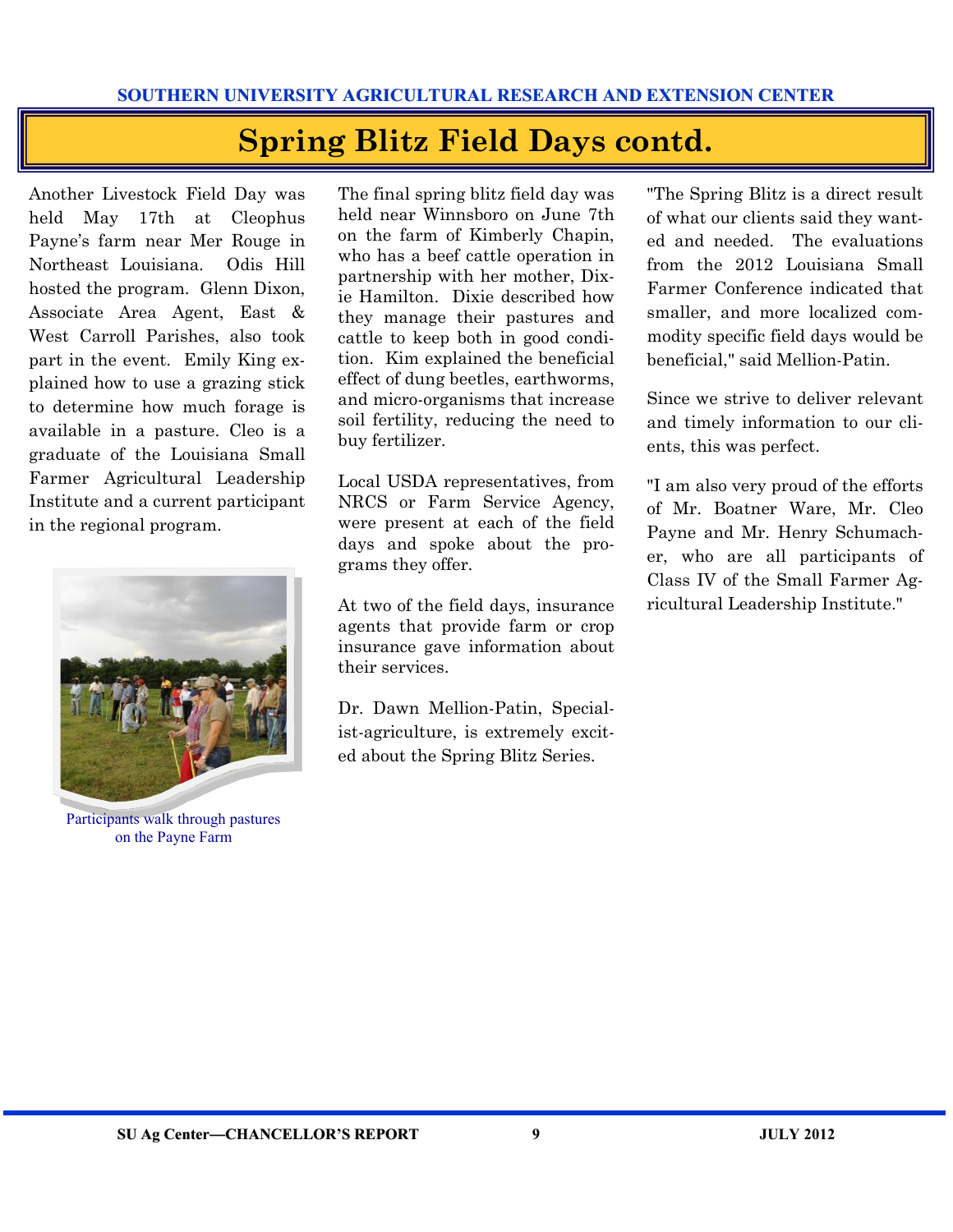## **FACULTY AND STAFF ACCOMPLISHMENTS AND ACTIVITIES**

#### **PUBLICATIONS**

#### **Marshall co-authors book chapter**

![](_page_10_Picture_4.jpeg)

**Dr. Renita Marshall**, associate profes $s \circ r$ ,  $c \circ$ authored a chapter in the May 11, 2012 book titled *Ge-*

*nomics Applications for the Developing World*. Marshall is one of four authors of Chapter 15 in the book, which discusses the genomics and potential bioenergy applications in the developing world.

This book is based on the editors' belief that new information, developments, technologies and approaches are not adapted on a high scale in developing countries. The discussion centers on the best way to make information easily accessible, and disseminated in a format that can become a useful reference for scientists, students and others who reside in those countries.

The book, ISBN 978-1-4614-2181- 8, published by Springer is edited by Karen E. Nelson and Barbara Jones-Nelson, and available at http://www.springer.com/ [life+sciences/ecology/book/978-1-](http://www.springer.com/life+sciences/ecology/book/978-1-4614-2181-8) [4614-2181-8](http://www.springer.com/life+sciences/ecology/book/978-1-4614-2181-8)

#### **McNitt co-authors paper for International Conference**

![](_page_10_Picture_10.jpeg)

**Dr. James McNitt**, professor emeritus serves as one of five authors in a paper that has been accepted for presentation at

the 10th World Rabbit Congress in Sharm El-Sheikh*,* Egypt, September 3-6, 2012. The paper is entitled "Present Status of the WRSA-Supported Rabbit Development Project in Haiti."

Other co-authors are Lukefahr S.D., Dept. of Animal, Rangeland and Wildlife Sciences, Texas A&M University; Kaplan-Pasternak,

M., DG Educational Services, Nicasio, CA; Jasmin, B., Makouti Agro-Enterprises, Cap Haitien, Haiti; and Olivier, M., Farmer to Farmer Program, Washington, DC.

The paper discusses the efforts to expand small-scale rabbit production in Haiti with the aim of alleviating poverty since 1996 through the Farmer to Farmer (FTF) program that is coordinated by Partners of the Americas and funded by the U.S. Agency for International Development. The *modus operandi* of this program is to send out American volunteers with specialty skills (*e.g.,* rabbit health, reproduction, project development, forage production, and food safety) for 2 to 3 weeks to train mostly farmers, as well as students and professionals, at key project locations.

Recent advances in Rabbit Science will be presented under the topics of genetics, nutrition, physiology, pathology and hygiene, management and economics, welfare, product quality and processing. The congress website is located at [http://www.wrc-](http://www.wrc-2012.com/)[2012.com/](http://www.wrc-2012.com/)

**Note**: WRSA stands for World Rabbit Science Association.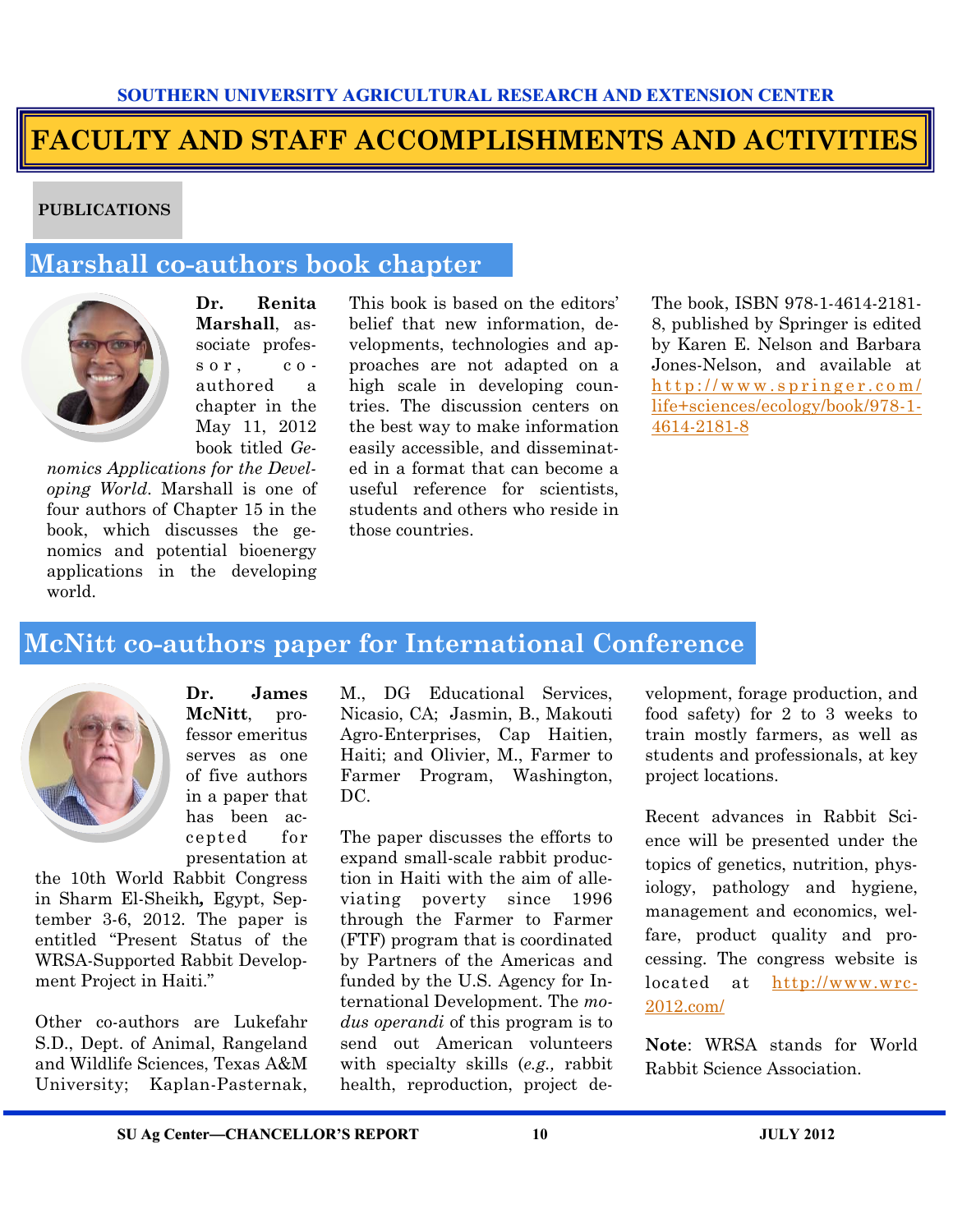#### **FACULTY AND STAFF ACCOMPLISHMENTS AND ACTIVITIES CONTD.**

#### **Publications contd.**

### **Marshall, Gebrelul, Gray and Ghebreiyessus produce publication**

A research article entitled "Mixed Species Grazing of Cattle and Goats on Gastrointestinal Infections of *Haemonchus Contortus"*  was published July 5 in the *American Journal of Animal and Veterinary Sciences.* The paper provides research findings on a study conducted by SU Ag Center scientists Renita Marshall, DVM; Sebhatu Gebrelul, professor of animal science; Lisa Gray, research associate; and Yemane Ghebreiyessus, professor of soil sciences.

The article discusses parasite problem facing the budding meat goat industry in the south. The meat of goat is the fastest growing class of livestock in the U.S.A. However, due to the sub-tropical climate in the South Eastern region of the U.S., internal parasites pose a major constraint to the industry. The blood-feeding nematode, *Haemonchus contortus* results in production losses and even death in untreated animals. The control of *H. contortus* calls for the use of a combination of different control methods and strategies.

The SU Ag Center scientists conducted an experiment over three successive years (2008, 2009 and 2010) to evaluate the effects of mixed species grazing on fecal egg counts (FEC in epg), FAMACH $A^{\hat{A}\circ}$ scores (FS) and Packed Cell Volume (% PCV) in goats. In the study, cattle and goats were mixed to graze together in some rotations and separately in other pastures. The study found that goats grazing alone in continuous pastures had a higher parasite level than goats in mixed rotational pastures. Overall, mixed grazing of pastures with cattle and goats reduced fecal egg counts in goats therefore decreasing FAMACHA scores that resulted in increased PCV and BCS values. The present data suggest alternative approaches for suppression of parasite loads include some management practices such as pasture rotation, mixed livestock species grazing and selective deworming.

The *American Journal of Animal and Veterinary Sciences* is published quarterly by Science Publications. The article, **ISSN:** 1557- 4555, Volume 7, Issue 2, Pages 61- 66, is available online at [http://](http://thescipub.com/abstract/10.3844/ajavsp.2012.61.66) [thescipub.com/abstract/10.3844/](http://thescipub.com/abstract/10.3844/ajavsp.2012.61.66) [ajavsp.2012.61.66.](http://thescipub.com/abstract/10.3844/ajavsp.2012.61.66)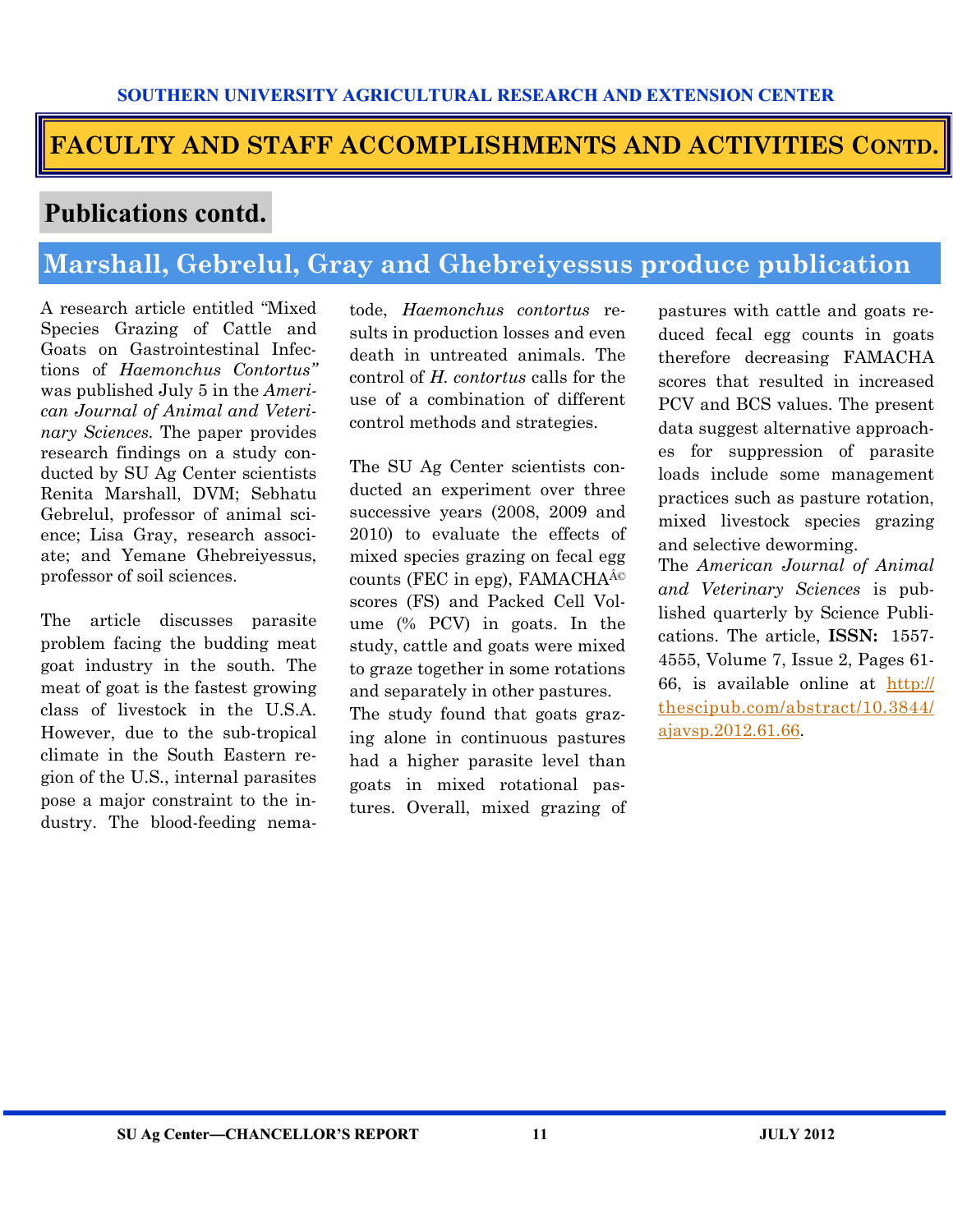#### **FACULTY AND STAFF ACCOMPLISHMENTS AND ACTIVITIES CONTD.**

**Dr. Daniel Collins**, professor, and Jason Preuett, PhD, Urban Forestry, made an oral presentation at the Fifth Sudden Oak Death Science Symposium in Petaluma, CA, June 19 - 22, 2012. The presentation entitled: "Screening Gulf Coast Forest Species for Susceptibility to *Phytophthora ramorum"* was a webcast available online at: [http://](http://www.ustream.tv/recorded/23467423) [w w w . u s t r e a m . t v /](http://www.ustream.tv/recorded/23467423) [recorded/23467423](http://www.ustream.tv/recorded/23467423) *recorded June 21 at 1:09 pm.*

*P. ramorum*, the causal agent of sudden oak death in California oak woodlands, poses a threat to woody plants in the rest of the U.S. including the Gulf Coast area, which is regarded as a high threat location. Several plant species native to the Gulf Coast forest were tested for reaction to *P. ramorum***.**

![](_page_12_Picture_5.jpeg)

Collins, left, and Preuett stand by their poster

This research was conducted in collaboration with Drs. Tim Widmer and Douglas Luster, USDA/ ARS Foreign Disease-Weed Science Research Unit, Fort Detrick, MD.

The SU Ag Center team also presented two posters entitled: "The

Effects of Salinity on *Phytophtora ramorum* Viability" and "Infectivity Stream Baiting in South Louisiana for *Phytophthora ramorum"*. Dr. Collins served as Preuett's faculty advisor and mentor while Preuett was a doctoral student at Southern University.

This research was supported by USDA/NIFA 1890 Capacity Building Grant Program and the McIntire-Stennis Cooperative Forestry Research Program**.**

The Fifth Sudden Oak Death Science Symposium brought together scientific and management communities from throughout the world working on *Phytophthora ramorum* and Sudden Oak Death.

#### **SU Ag Center staffers serve on award-winning team**

USDA/National Institute of Food and Agriculture's Regional Rural Development Centers (RRDC) received regional and national recognition for outstanding work with the Stronger Economies Together (SET) program. The RRDCs were honored at the 2012 [National Association of Communi](http://nacdep.net/)[ty Development Extension P](http://nacdep.net/)rofessionals conference recently held in Park City, UT. SET won the Southern region team award and the national award for excellence in producing an educational package designed to advance and strengthen community and economic development work.

The SET curriculum consists of nine educational modules designed to enable communities and counties in rural America to work together as a regional team in developing and implementing an economic blueprint that builds on the current and emerging strengths of their region. Launched in 2010 by [USDA Rural Development a](http://www.rurdev.usda.gov/Home.html)nd the nation's four Regional Rural Development Centers and their landgrant university partners, SET is now in place in nearly 40 regions in 19 states. Regional teams in six additional states will join the SET effort this summer.

The SET team was selected by its Extension peers as one of this year's NACDEP national winners because of its on-going commitment to excellence.

SU Ag Center's Kenyetta Smith, economic development specialist and Glenn Dixon, associate agent, East and West Carroll Parishes serve in the capacity of state training leaders for SET. For the full story, visit [http://srdc.msstate.edu/](http://srdc.msstate.edu/news/2012_5_set.html) [news/2012\\_5\\_set.html](http://srdc.msstate.edu/news/2012_5_set.html)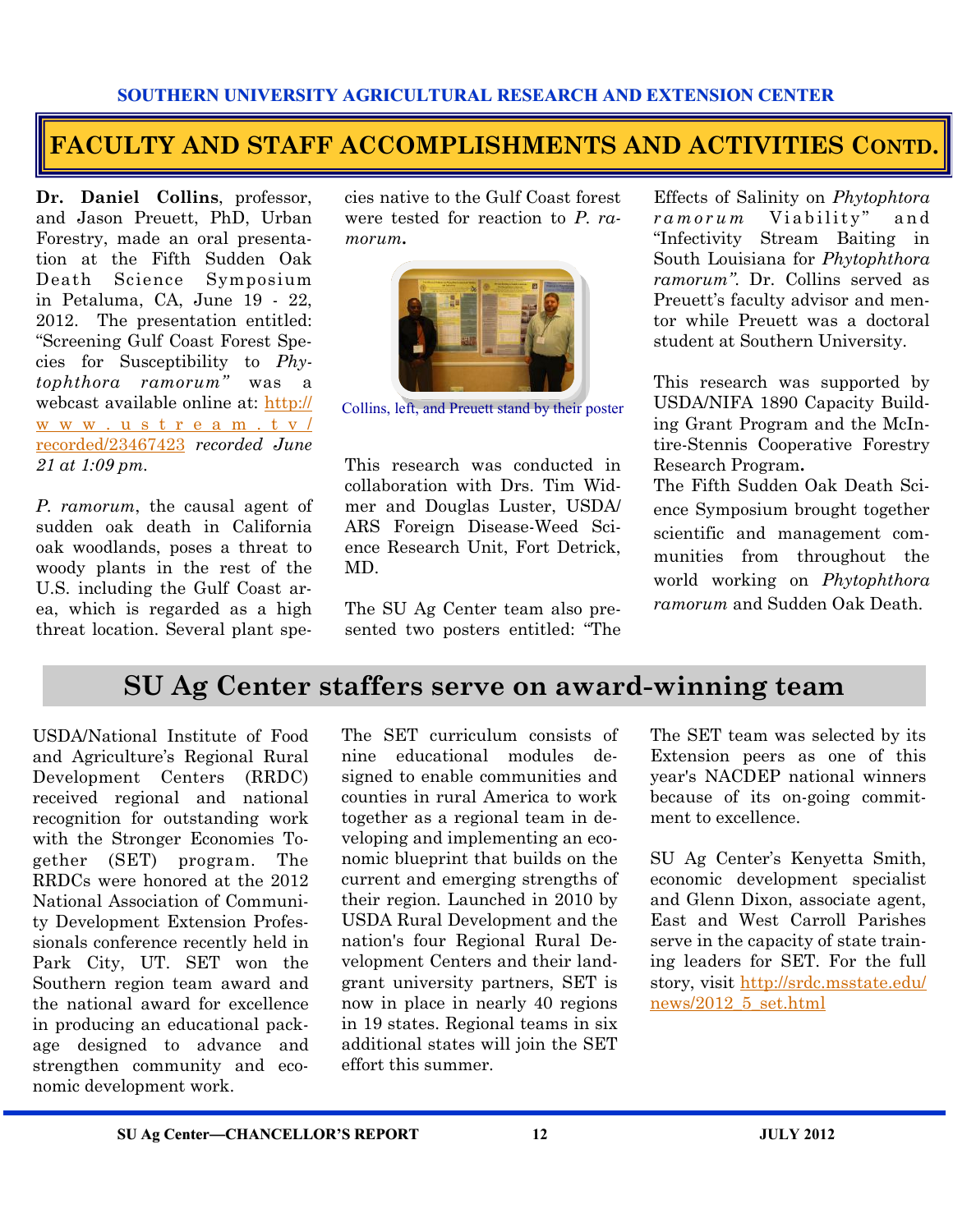#### **FACULTY AND STAFF ACCOMPLISHMENTS AND ACTIVITIES CONTD.**

**Dr. Dawn Mellion-Patin**, Agriculture Specialist, joined Terrance Marshall, County Agent, East Baton Rouge Parish, and Emily King, Outreach Specialist, on April 24 at the Annual Dinner hosted at the Chaneyville Community Center by Community Cattle Enterprise (CCE), a small farmer organization.

In appreciation for use of the community center for their monthly meetings, the members of Community Cattle Enterprise get their grills out once a year and cook steak dinner for the senior citizens who eat lunch at the Center.

![](_page_13_Picture_4.jpeg)

Robert Wallace and Dawn Patin at dinner

The cooks this year were Robert Wallace, Carnell Washington, and Bruce Langley, with organizing and serving done by Fannie Wallace, Wren Simpson, and staff members of the Center.

Community Cattle Enterprise is the first small farmer organization started in Louisiana by Heifer Project International more than 20 years ago. Southern University College of Agricultural, Family and Consumer Sciences faculty and Ag Center Extension staff helped establish CCE and has continued the relationship through the years. Terrance Marshall serves as the group's adviser and Emily King also works with the farmers on a regular basis.

## SU Ag Center Welcomes New Employees

![](_page_13_Picture_9.jpeg)

**Manuel**, joined the SU Ag C e n t e r team as A n i m a l S c i e n c e Laboratory Tech-

**S h o n t a** 

nician/Research Assistant.

Her responsibilities include assisting in the implementation of the mixed-species grazing research project; overseeing the day -to-day operations of the animal physiology laboratory; and collecting and evaluating biological specimen samples.

The Homer, LA native holds a BS degree in Animal Science from Southern University and a Masters in Public Health Administration from Benedictine University, Lisle, IL. Shonta worked at Louisiana Department of Health and Hospitals, Chronic Disease/ Tobacco Control in Baton Rouge. Prior to that, she worked for the Centers for Disease Control and Prevention, Animal Research Branch Biosafety Level 3 & 4 High Containment in Atlanta, GA.

![](_page_13_Picture_14.jpeg)

**M e l o n i H u t c h i n s** joined the Center as a special hire and Program Assistant to the Youth Director.

Her responsibilities include assisting agents and the director of Southwest Center for Rural Initiatives with programs. Meloni hails from Carrollton, MS. She holds a Bachelor's degree in Journalism from Mississippi Valley State University.